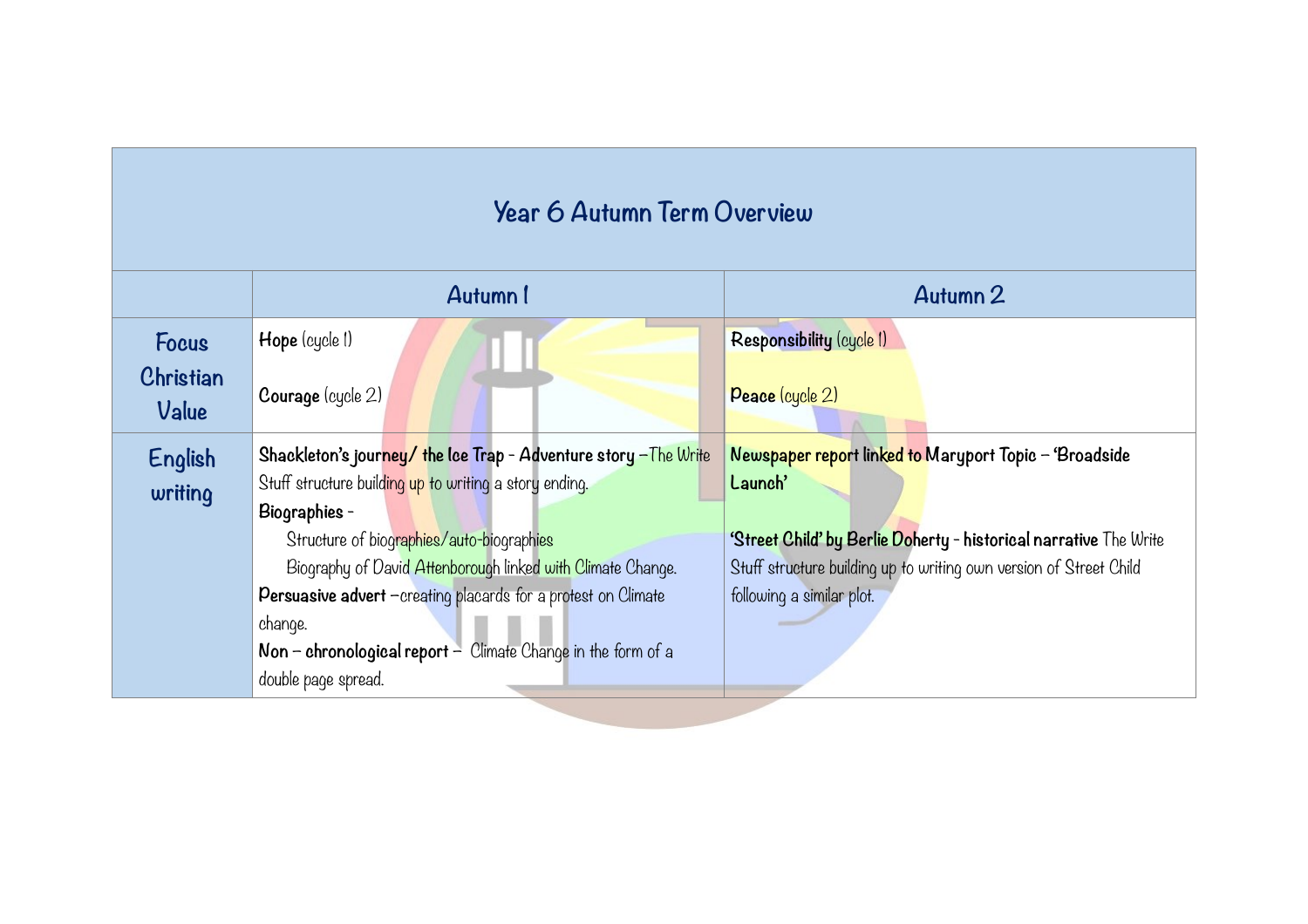| English<br>reading | Whole class reading on the themes-<br>Resilience, Pompeii, animals including humans, children's<br>classics, population, children's classics, notable people,<br>nonsense poems<br>Whole class story over both terms $-$<br>Holes (Oak class)<br>Kick (Beech class)                                                                                                                        | Whole class reading on the themes-<br>Industrial revolution, electricity, children's classics, spooky<br>opening, notable people, Poetry - inside out and back again<br>and the tyger, songs.          |
|--------------------|--------------------------------------------------------------------------------------------------------------------------------------------------------------------------------------------------------------------------------------------------------------------------------------------------------------------------------------------------------------------------------------------|--------------------------------------------------------------------------------------------------------------------------------------------------------------------------------------------------------|
| <b>Maths</b>       | Four operations of calculations.<br>Place value of numbers to ten million.<br>Long division and long multiplication.<br>Factors, multiples and primes.<br><b>BODMAS</b>                                                                                                                                                                                                                    | Fractions - equivalent, simplifying, mixed and improper, comparing and<br>ordering, add and subtract, multiply and divide, fractions of amounts.<br>Translation and reflection in four quadrants.      |
| <b>RE</b>          | Understanding Christianity - Gospel Unit 5B - What would<br>Jesus Do?<br>To know that the Gospel is part of the Bible - New Testament<br>To know that Jesus used parables to teach people how to live their<br>lives<br>To understand how Jesus' teachings influences the lives of<br>Christians & others<br>To understand messages from the Gospel<br>To understand the purpose of prayer | Buddhism - The Sangha<br>Introduction to<br>Buddhism<br>What is the Sangha<br>Importance of the Sangha to Buddhists<br>What is important to help us live our lives<br>Symbols used in Buddhist worship |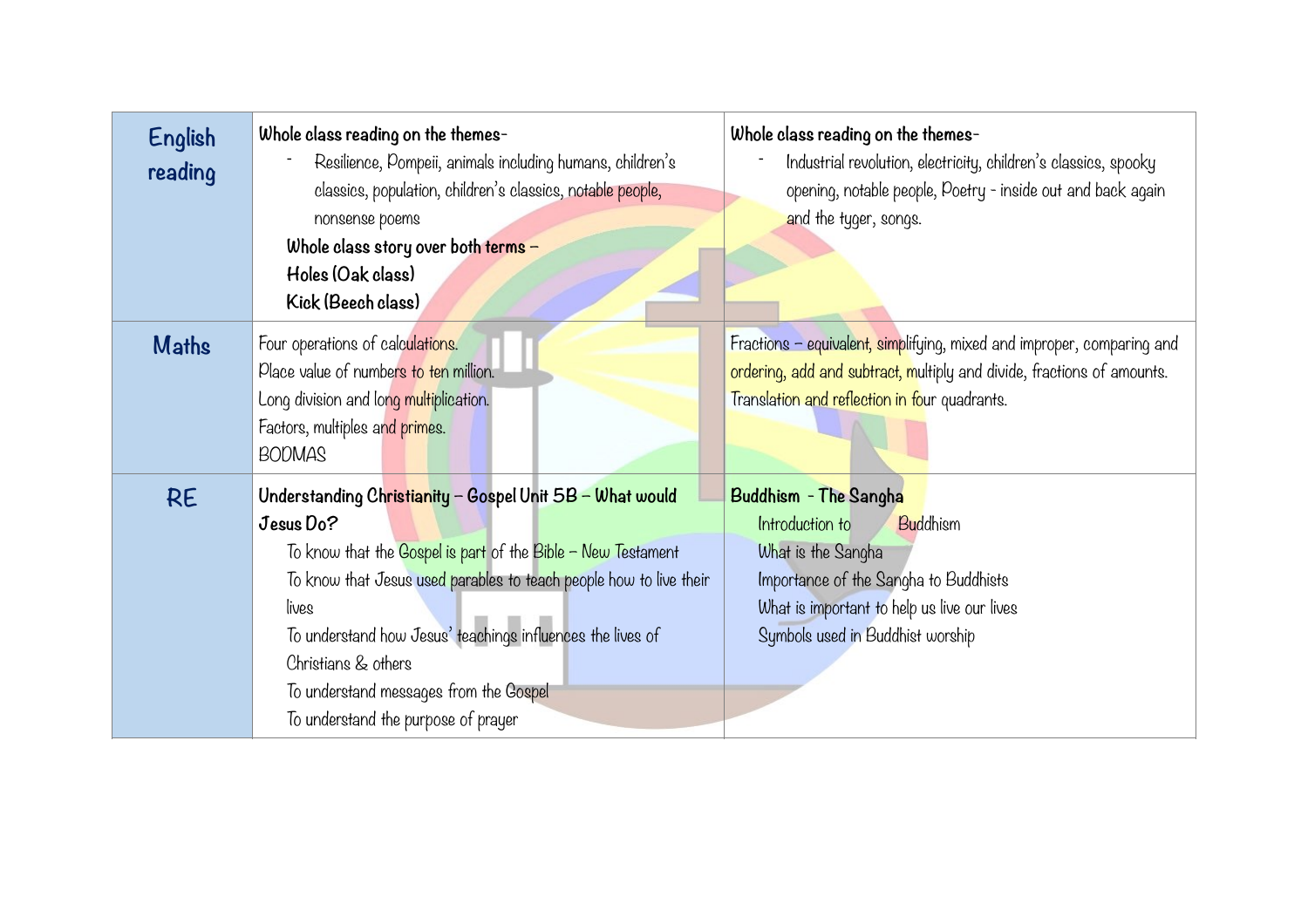| Science   | Living things<br>Classification<br>To use keys<br>Carl Linnaeus<br>Micro-organisms<br>Investigation<br>Scientist: Carl Linnaeus                                                                                                                                                                                                                          | Electricity<br>Electricity - STEM workshop<br>Conventional Symbols<br><b>Scientist:</b> Charles Augustin-Coulomb                                                                                                         |
|-----------|----------------------------------------------------------------------------------------------------------------------------------------------------------------------------------------------------------------------------------------------------------------------------------------------------------------------------------------------------------|--------------------------------------------------------------------------------------------------------------------------------------------------------------------------------------------------------------------------|
| History   |                                                                                                                                                                                                                                                                                                                                                          | <b>Local History Study</b><br><b>Ellenfoot to Maryport</b><br>Development of Maryport including Senhouse Family Chronology<br>Development of the railway<br>George Stephenson<br>Harbour development<br>Broadside Launch |
| Geography | How is climate change affecting the world?<br>to understand the effects of droughts<br>to understand the effects of higher temperatures<br>to understand the effects of extreme weather<br>to understand the effects of changing weather patterns in<br>Greenland<br>to understand what is causing global warming<br>to explore renewable energy sources |                                                                                                                                                                                                                          |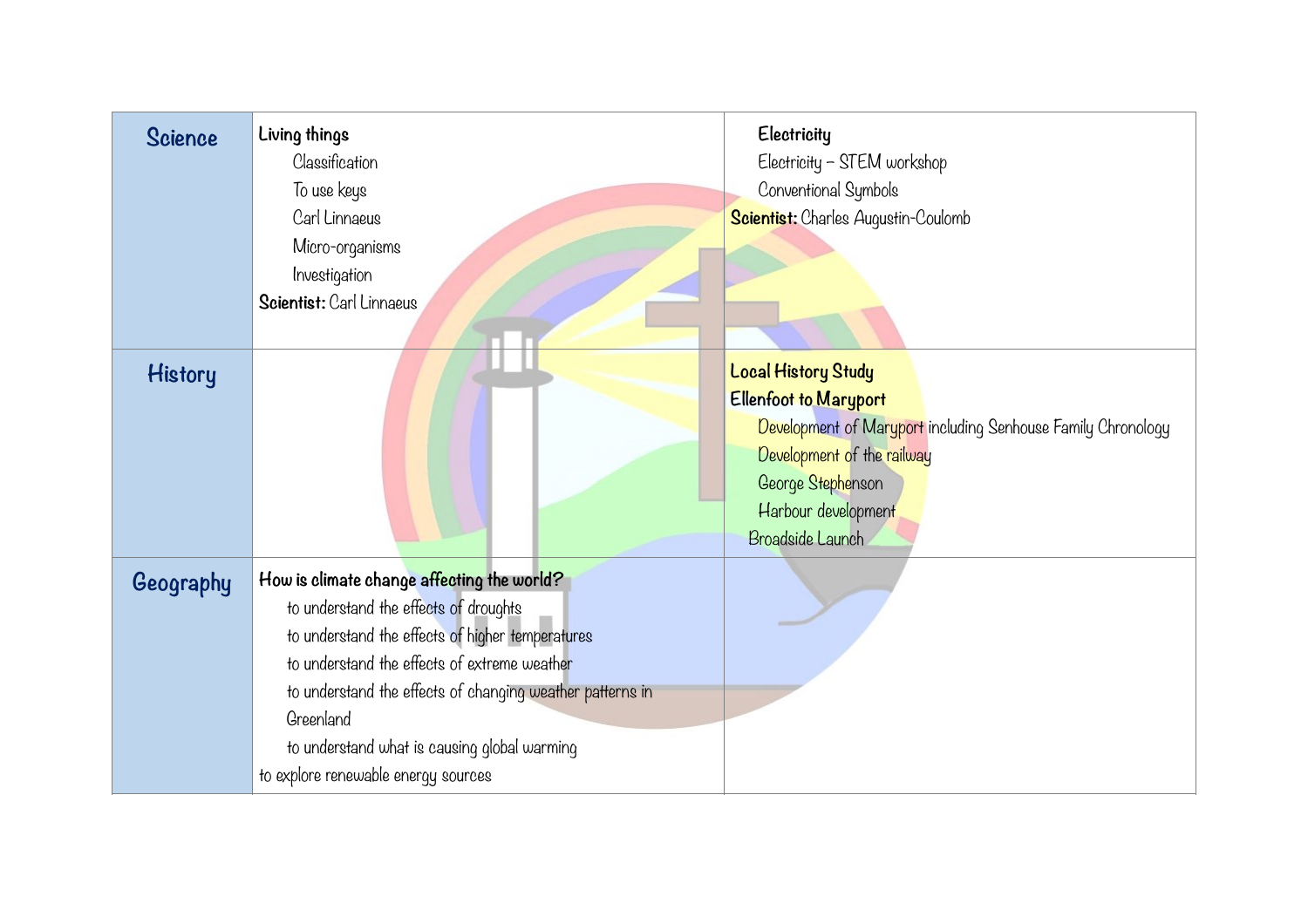| Art              | Art and design skills<br>impressionism<br>zentangle patterns<br>zentangle printing<br>Artist: Edward Hopper, Renoir, Degas, Cézanne,<br>Monet(Impressionism)                                                                                                                                                                                                                                        |                                                                                                                                                                                                                                                                                                                                                                           |
|------------------|-----------------------------------------------------------------------------------------------------------------------------------------------------------------------------------------------------------------------------------------------------------------------------------------------------------------------------------------------------------------------------------------------------|---------------------------------------------------------------------------------------------------------------------------------------------------------------------------------------------------------------------------------------------------------------------------------------------------------------------------------------------------------------------------|
| DT               |                                                                                                                                                                                                                                                                                                                                                                                                     | Electrical systems $-$ a steady hand game.<br>-homopolar motors<br>- game plans<br>-using nets to build a base<br>- assemble and test the product.                                                                                                                                                                                                                        |
| <b>Computing</b> | E-safety - online bullying<br>Computing - Systems and network communications<br>To identify how to use a search engine<br>To describe how search engines select results<br>To explain how search results are ranked<br>To recognise why the order of results is important, and to whom<br>To recognise how we communicate using technology<br>To evaluate different methods of online communication | E-safety - privacy and security<br>Computing - programming - variables in games<br>To define a 'variable' as something that is changeable<br>To explain why a variable is used in a program<br>To choose how to improve a game by using variables<br>To design a project that builds on a given example<br>To use my design to create a project<br>To evaluate my project |
| <b>Music</b>     | Spirituals and rhythmic patterns<br>Djembes                                                                                                                                                                                                                                                                                                                                                         | Christmas music and songs                                                                                                                                                                                                                                                                                                                                                 |